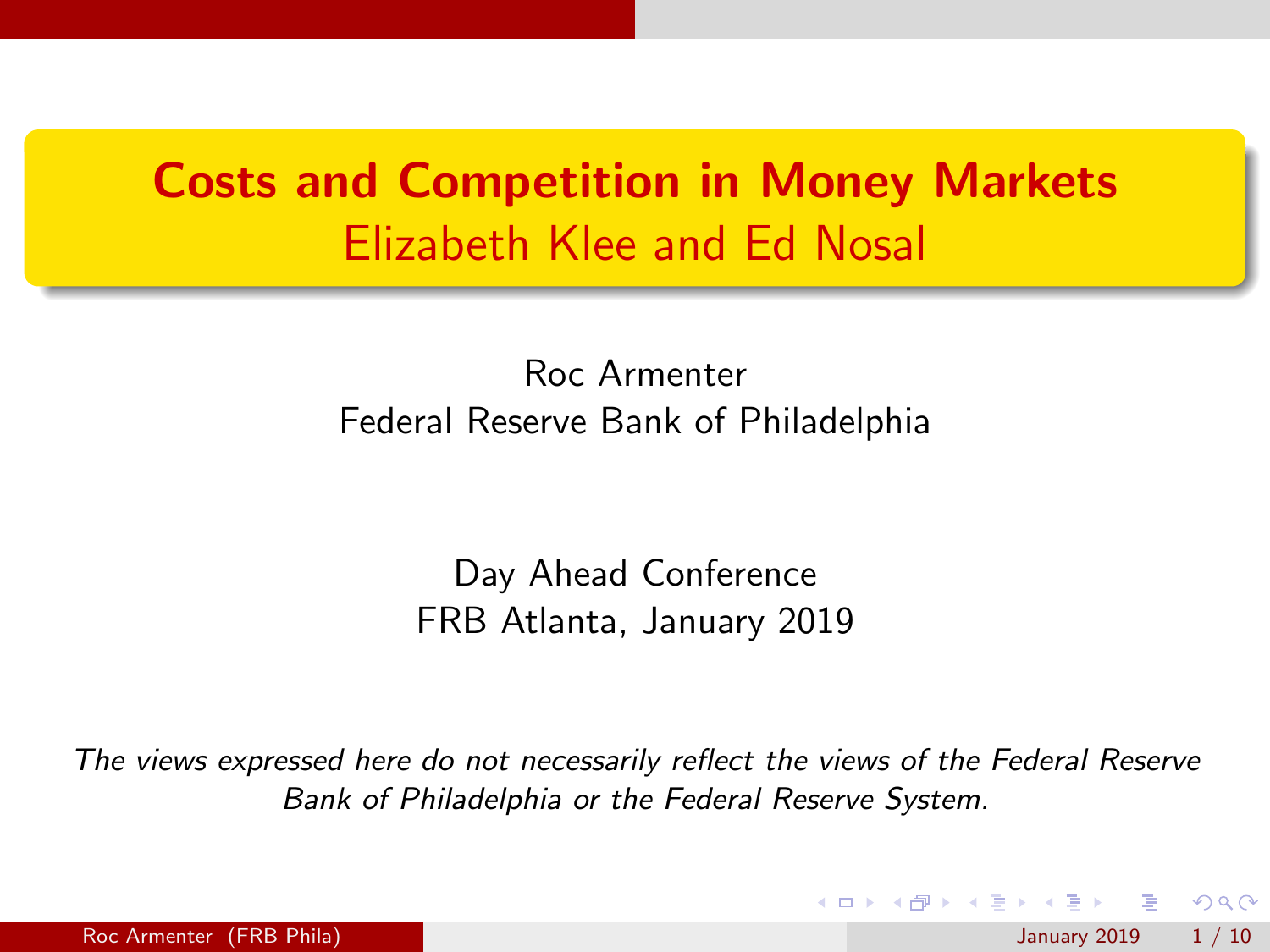The authors deploy a double-pronged attack of

- **1 Data**, impressive loan- and bank-level merged data set; and
- **2 Theory**, extending the Poole model;

to show the important role that both

- Balance-sheet costs, mostly due to regulation; and
- Imperfect competition;

play in overnight banking markets (fed funds  $+$  eurodollars).

 $\Omega$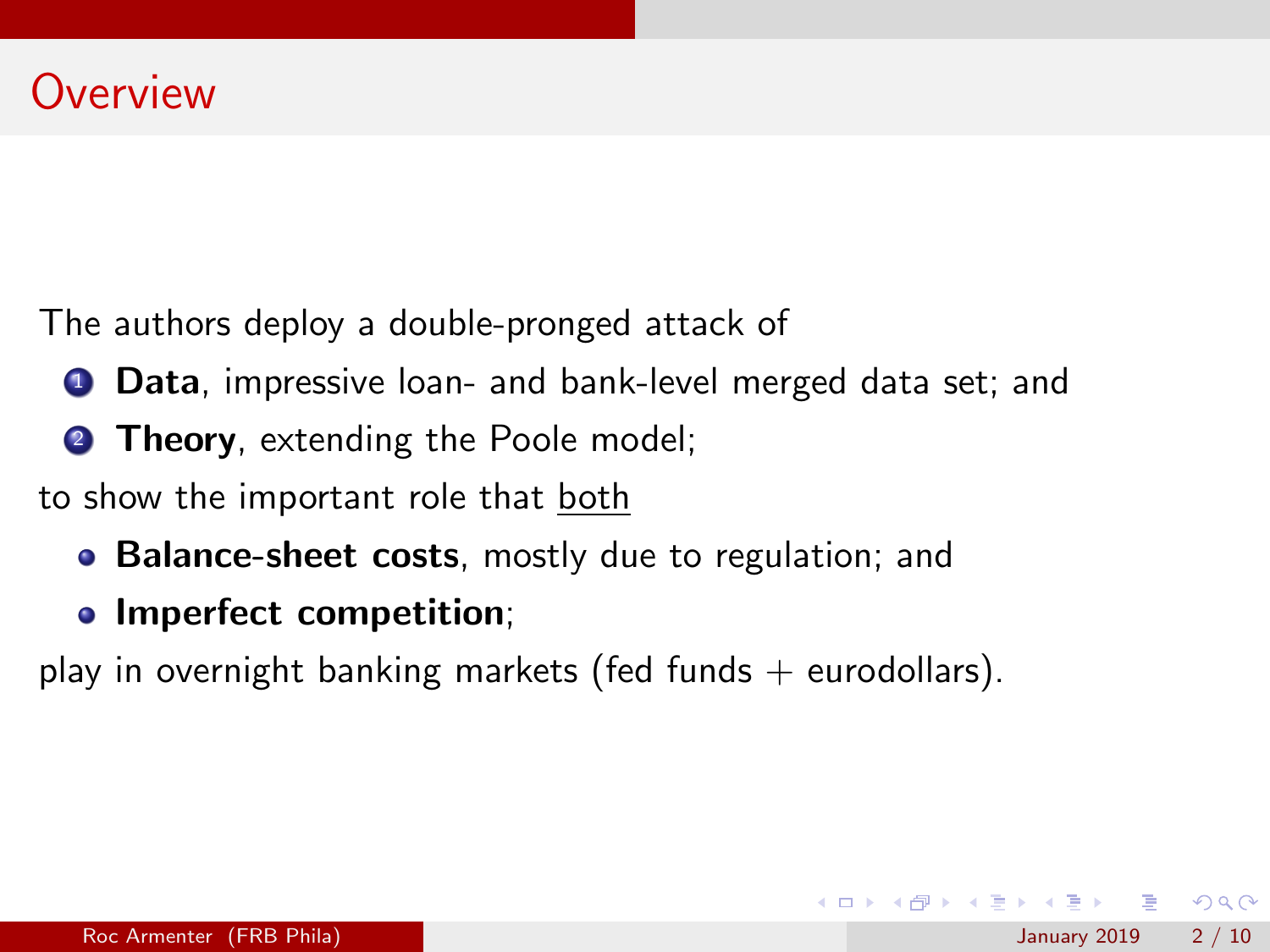### Preaching to the choir

Since 2008, the introduction of the IOR, abundant reserves... have laid bare the conceptual limitations of Poole (68).

Most saliently, the IOR failed as a "hard floor" on rates.

 $\Omega$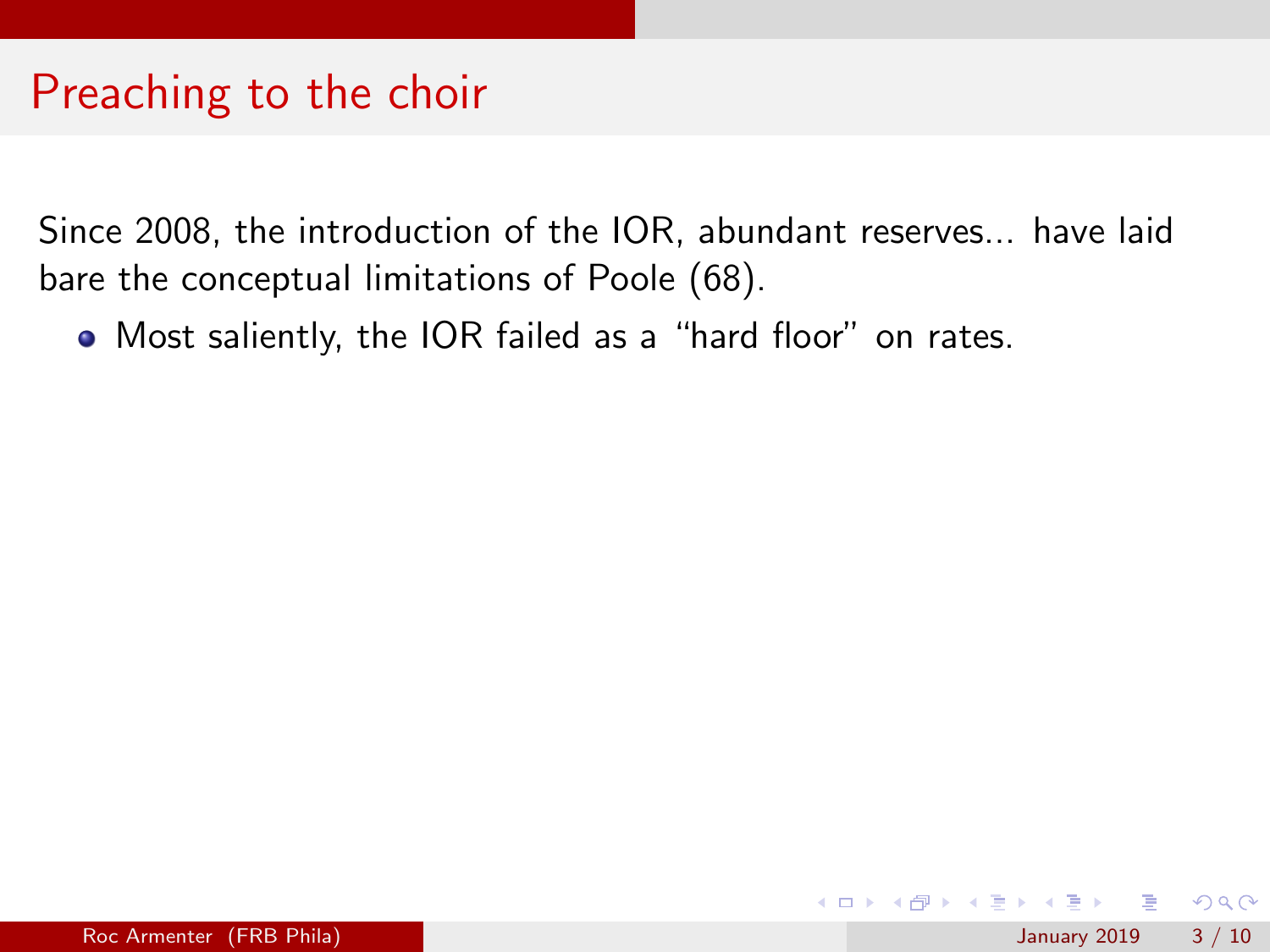### Preaching to the choir

Since 2008, the introduction of the IOR, abundant reserves... have laid bare the conceptual limitations of Poole (68).

Most saliently, the IOR failed as a "hard floor" on rates.

Most work since then has already incorporated imperfect competition, segmentation, balance-sheet costs. . .

- Bech and Klee (2011): Bargaining, GSEs and banks...
- Armenter and Lester (2017): Directed search, balance-sheet costs. . .
- Frost et al. (2015), Kim et al. (2017), Schulhofer-Wohl and Clouse (2018), Afonso et al. (2018). . .

as well as prior work on the microeconomics of fed funds trades,

Ashcraft and Duffie (2007),..., Afonso and Lagos (2015).

 $\Omega$ 

イロト イ部 トメ ヨ トメ ヨト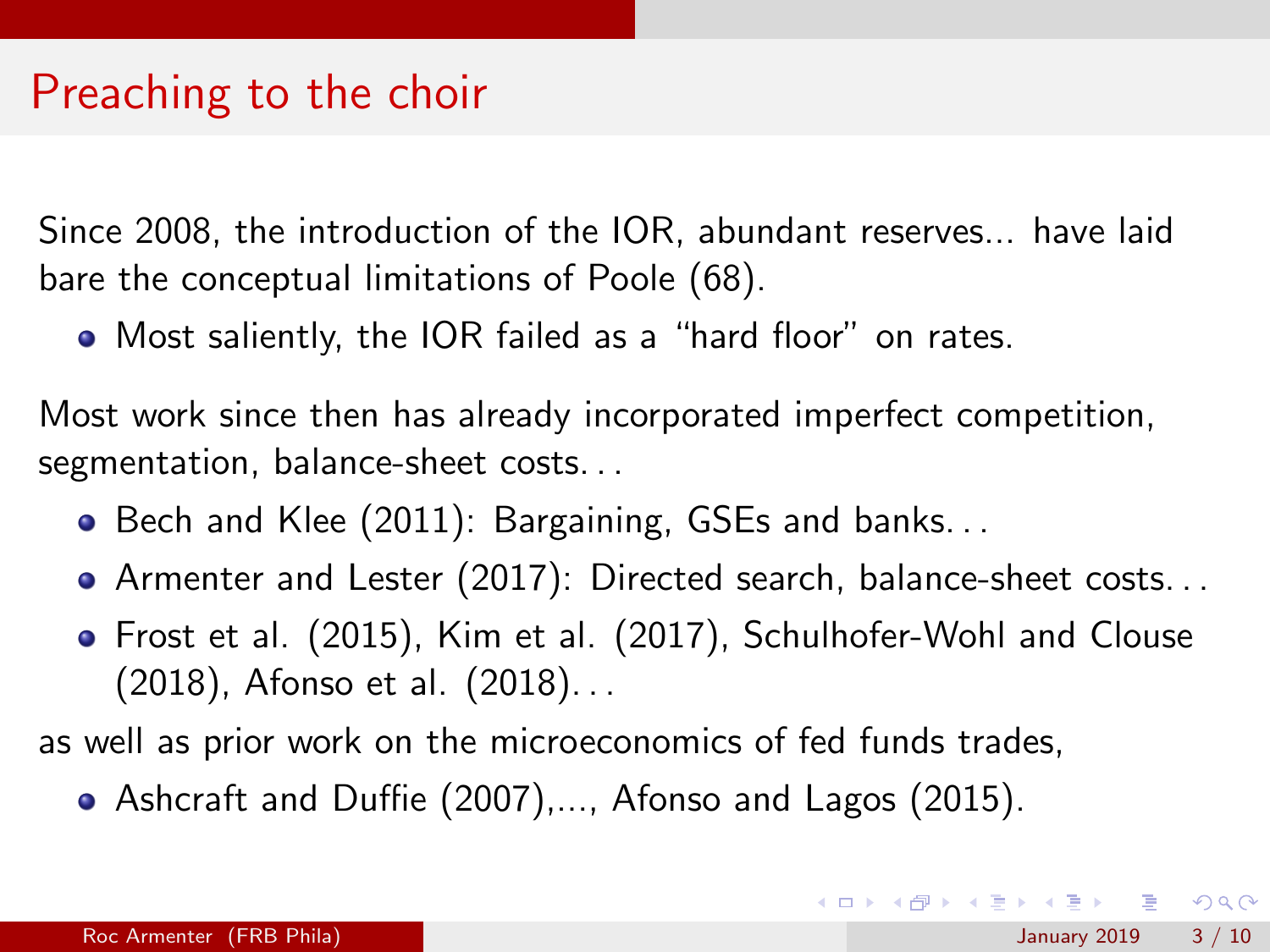Theoretically, [...] the IOER rate should set a minimum rate or floor, so to speak, on short-term interest rates [...]

However, uncertain or rising balance sheet costs, likely related to new regulatory changes [...] have tempered the willingness to arbitrage the differences in rates. [...]

[C]ompetitive conditions in the unsecured money markets haven't proven strong enough to narrow the spread between the fed funds rate and the IOER rate [...]

#### Simon Potter

Recent Developments in Monetary Policy Implementation December 2013

 $\Omega$ 

 $\mathbf{A} \equiv \mathbf{A} + \mathbf{A} \mathbf{B} + \mathbf{A} \mathbf{B} + \mathbf{A} \mathbf{B} + \mathbf{B} \mathbf{B}$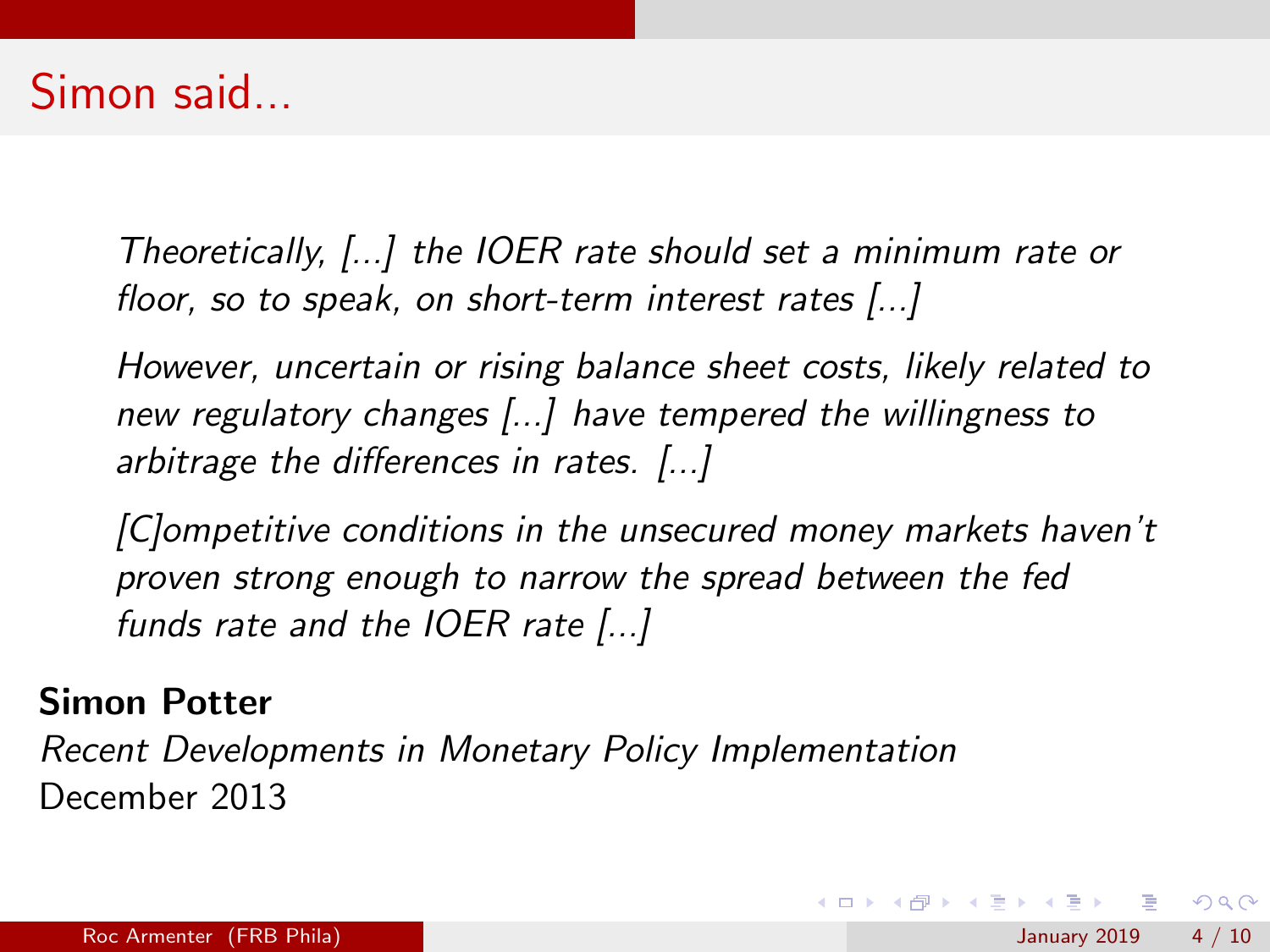Yet we still lack firm quantitative answers:

- How large are the balance-sheet costs?
	- For FDIC fees, we have Banegas and Tase (2016);
	- For everything else, barely a guess;
	- Substantial differences across bank "types."

 $\Omega$ 

イロト イ押 トイヨト イヨ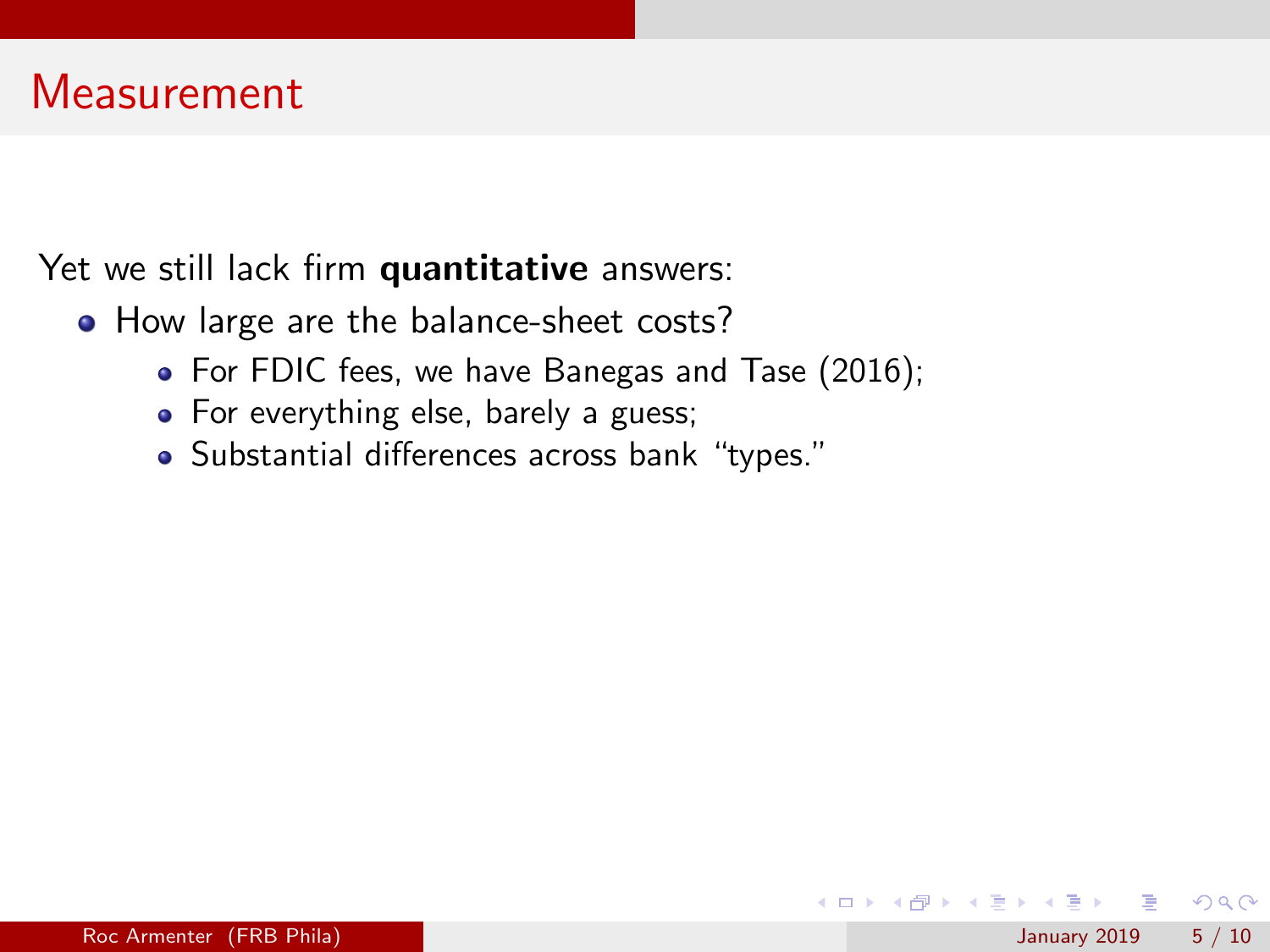Yet we still lack firm quantitative answers:

- How large are the balance-sheet costs?
	- For FDIC fees, we have Banegas and Tase (2016);
	- For everything else, barely a guess;
	- Substantial differences across bank "types."
- Is segmentation hardwired or fungible?
	- Eurodollars/Fed funds vs. FHLBs building repo capacity.

 $QQQ$ 

→ 何 ▶ → ヨ ▶ → ヨ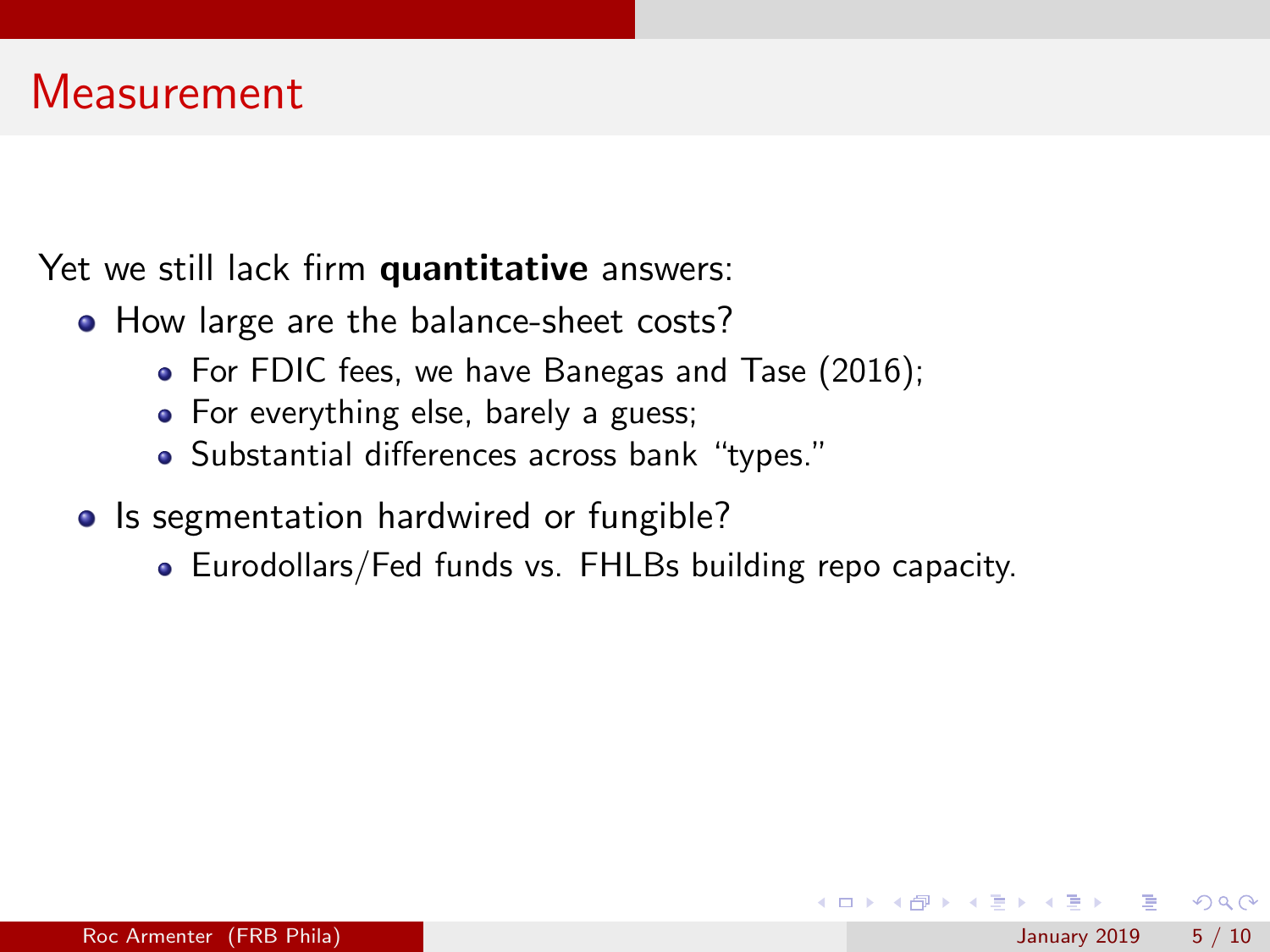Yet we still lack firm quantitative answers:

- How large are the balance-sheet costs?
	- For FDIC fees, we have Banegas and Tase (2016);
	- For everything else, barely a guess;
	- Substantial differences across bank "types."
- Is segmentation hardwired or fungible?
	- Eurodollars/Fed funds vs. FHLBs building repo capacity.
- If it is not perfect competition, what is it?
	- Bargaining? Collusion? Relationships? Barriers to entry?

 $QQQ$ 

イロメ イ母メ イヨメ イヨ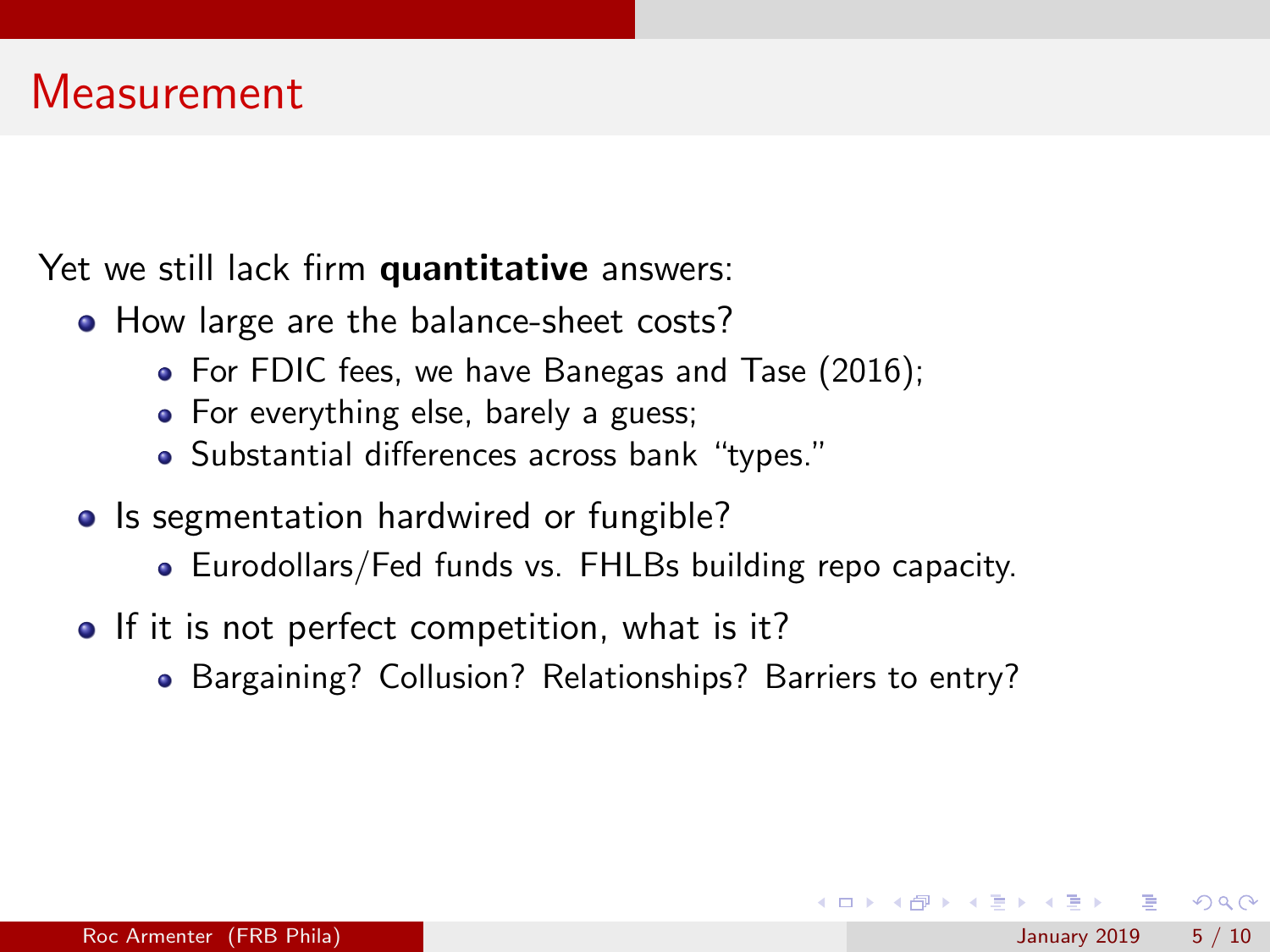Yet we still lack firm quantitative answers:

- How large are the balance-sheet costs?
	- For FDIC fees, we have Banegas and Tase (2016);
	- For everything else, barely a guess;
	- Substantial differences across bank "types."
- Is segmentation hardwired or fungible?
	- Eurodollars/Fed funds vs. FHLBs building repo capacity.
- If it is not perfect competition, what is it?
	- Bargaining? Collusion? Relationships? Barriers to entry?

This paper could fill the gap and be a key reference for all future work.

 $QQQ$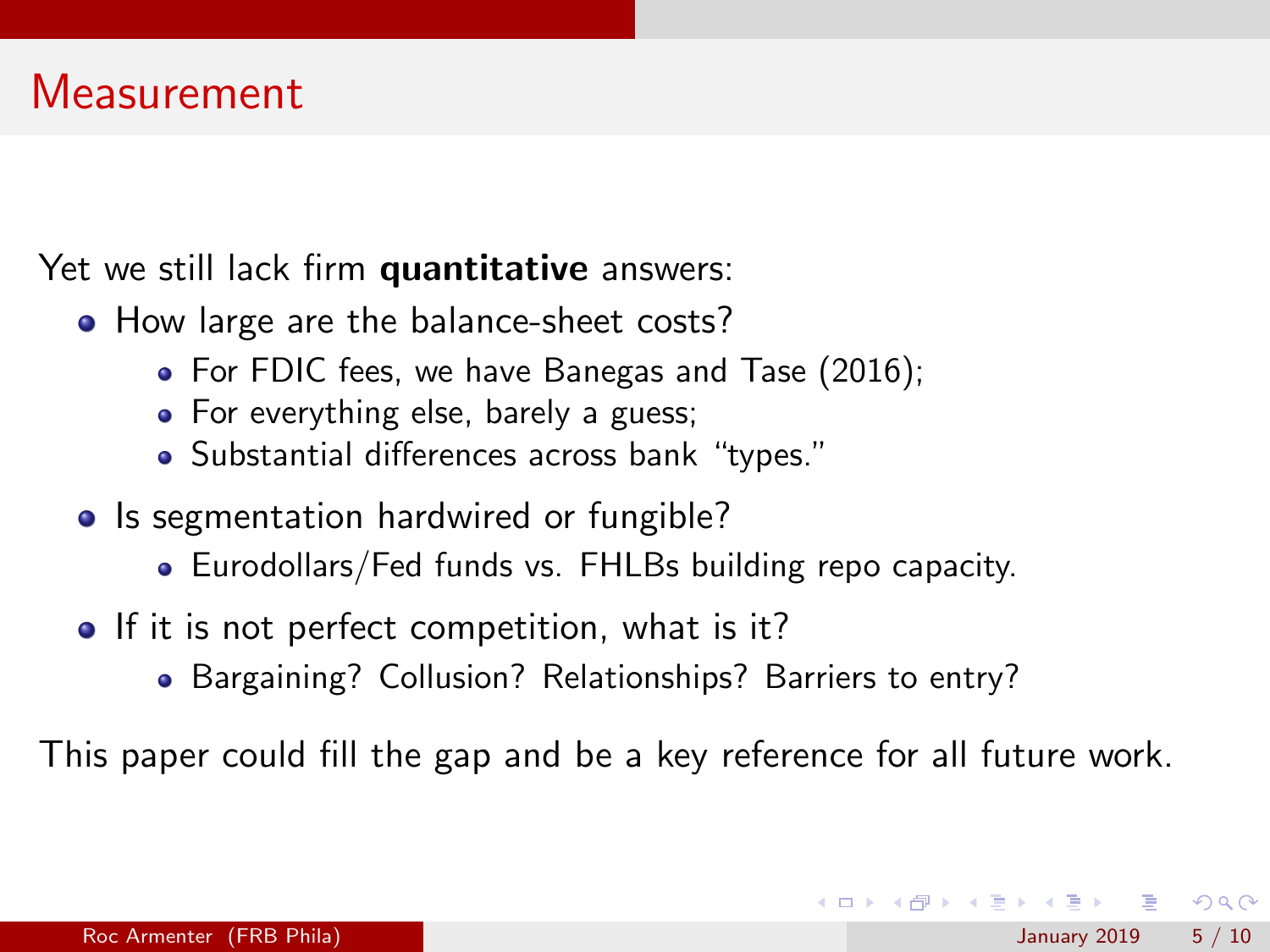## Comment: It is Over (the Counter)

Both data and model tiptoe around the fact that money markets are characterized by over-the-counter trading.

- No centralized platform or clearinghouse, agreed terms are private;
- **•** Price dispersion, incomplete arbitrage, unrealized trade gains...

 $QQ$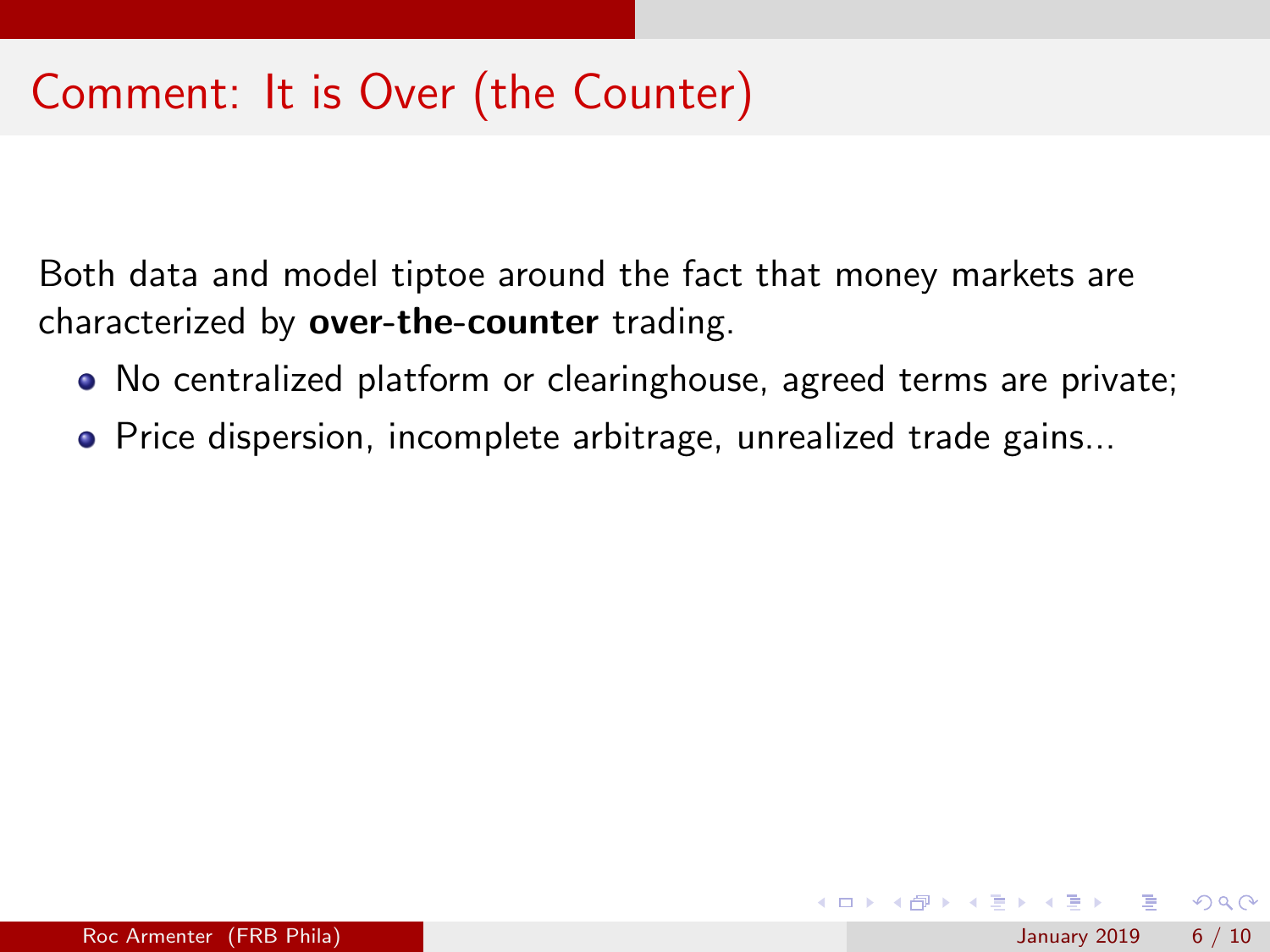## Comment: It is Over (the Counter)

Both data and model tiptoe around the fact that money markets are characterized by over-the-counter trading.

No centralized platform or clearinghouse, agreed terms are private;

イロト イ押ト イヨト イヨト

 $QQ$ 

**•** Price dispersion, incomplete arbitrage, unrealized trade gains...

Moreover, unsecured markets are currently quite thin:

- Low volume, only a handful of truly bank-to-bank trades;
- Little or no intermediation:
- Limited participation by banks;

so trading frictions may be more apparent.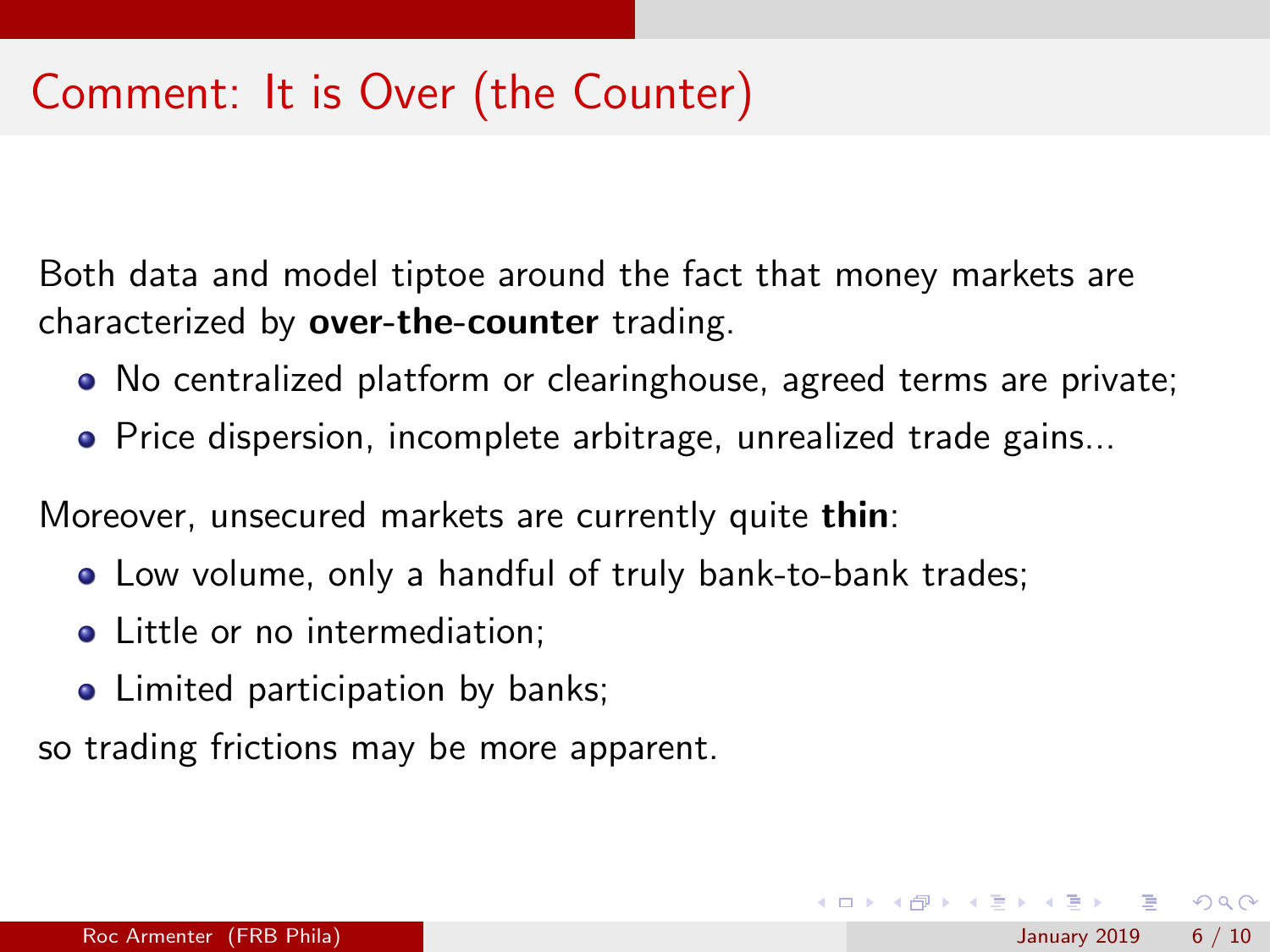#### Implications for the data

Aiming to utilize the data available, the empirical analysis is specified in terms of triplets lender type  $\times$  borrower id  $\times$  day, using

- Rates  $r_{ikt}$  for the reduced-form evidence, and
- Borrowers' market shares  $s_{ikt}$  for the discrete-choice model.

 $\Omega$ 

イロト イ押ト イヨト イヨト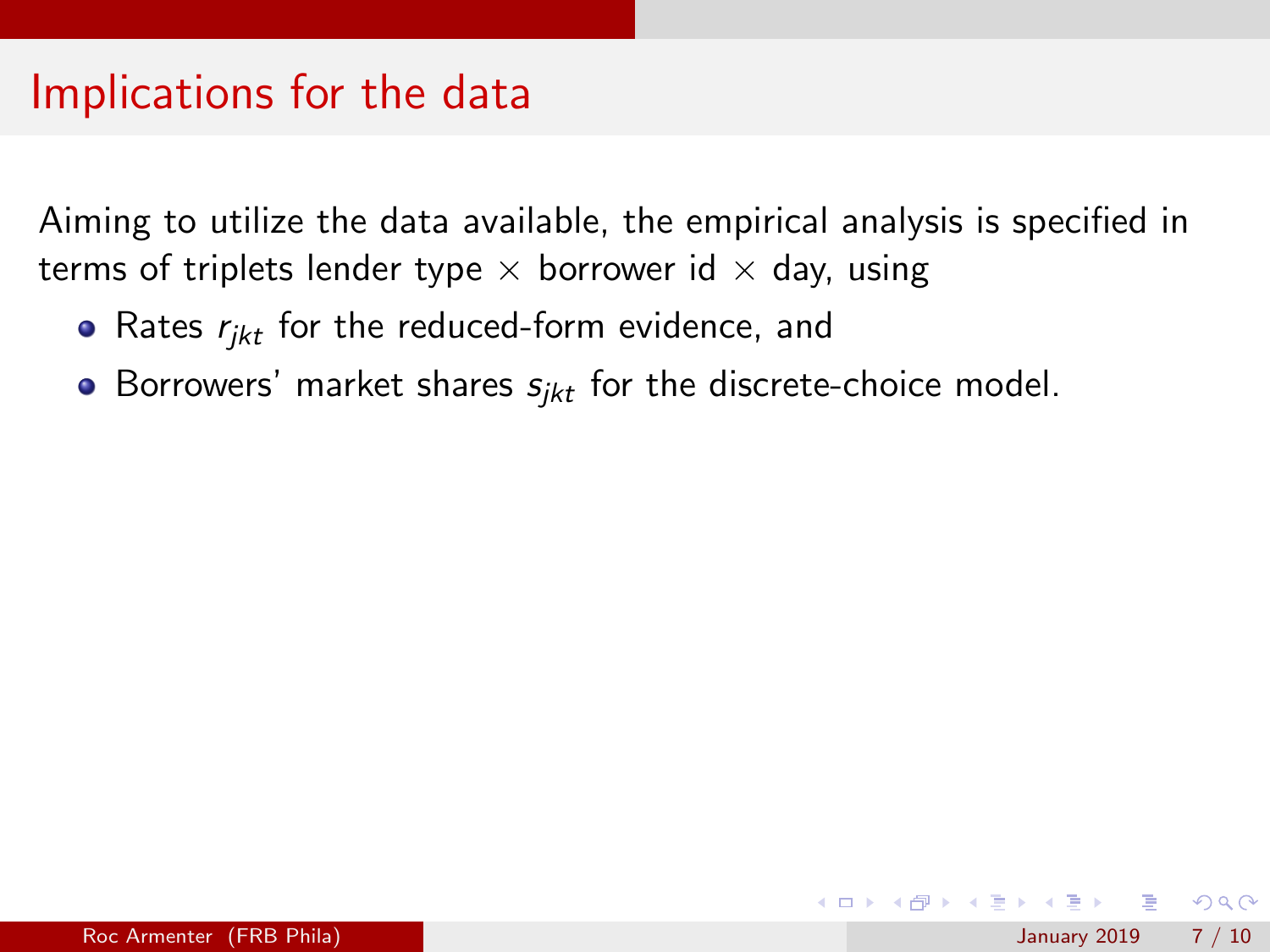#### Implications for the data

Aiming to utilize the data available, the empirical analysis is specified in terms of triplets lender type  $\times$  borrower id  $\times$  day, using

- Rates  $r_{ikt}$  for the reduced-form evidence, and
- Borrowers' market shares  $s_{ikt}$  for the discrete-choice model.

However, **data are very sparse,** less than 1 loan per borrower $\times$ day.

- Most days most banks do not borrow from most lender types,
	- Daily  $\#$ transactions could be less than  $\#$ counterparties.
- Sample strongly selected, since based on realized trades.
- Market shares may show large day-to-day variation.

 $QQ$ 

 $\left\{ \begin{array}{ccc} 1 & 0 & 0 \\ 0 & 1 & 0 \end{array} \right.$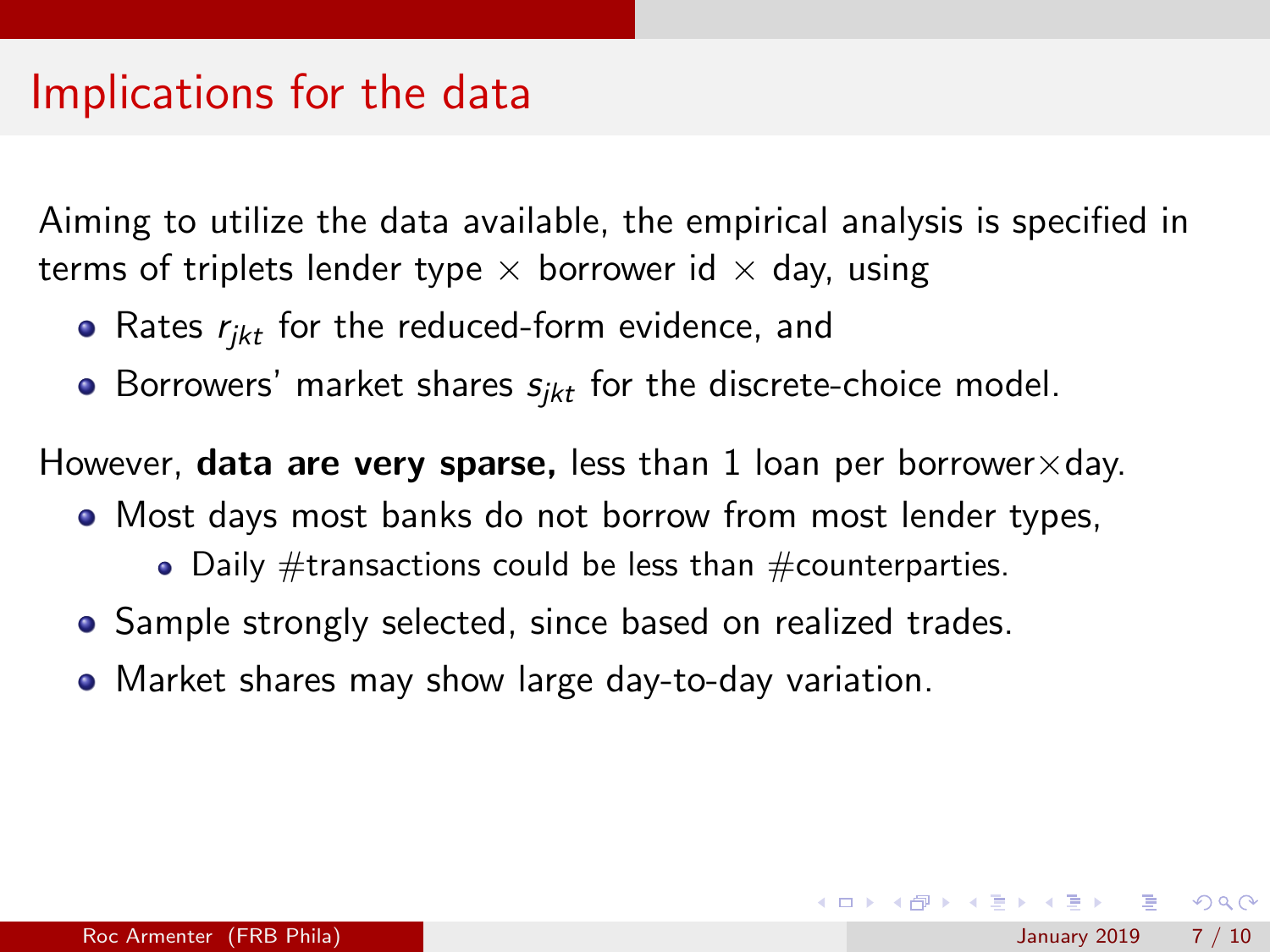#### Implications for the data

Aiming to utilize the data available, the empirical analysis is specified in terms of triplets lender type  $\times$  borrower id  $\times$  day, using

- Rates  $r_{ikt}$  for the reduced-form evidence, and
- Borrowers' market shares  $s_{ikt}$  for the discrete-choice model.

However, **data are very sparse,** less than 1 loan per borrower $\times$ day.

- Most days most banks do not borrow from most lender types,
	- Daily  $\#$ transactions could be less than  $\#$ counterparties.
- Sample strongly selected, since based on realized trades.
- Market shares may show large day-to-day variation.

**Suggestion:** Aggregate up by borrower type, week or month.

• However, the extensive margin could be very informative.

 $QQ$ 

 $\left\{ \begin{array}{ccc} 1 & 0 & 0 \\ 0 & 1 & 0 \end{array} \right.$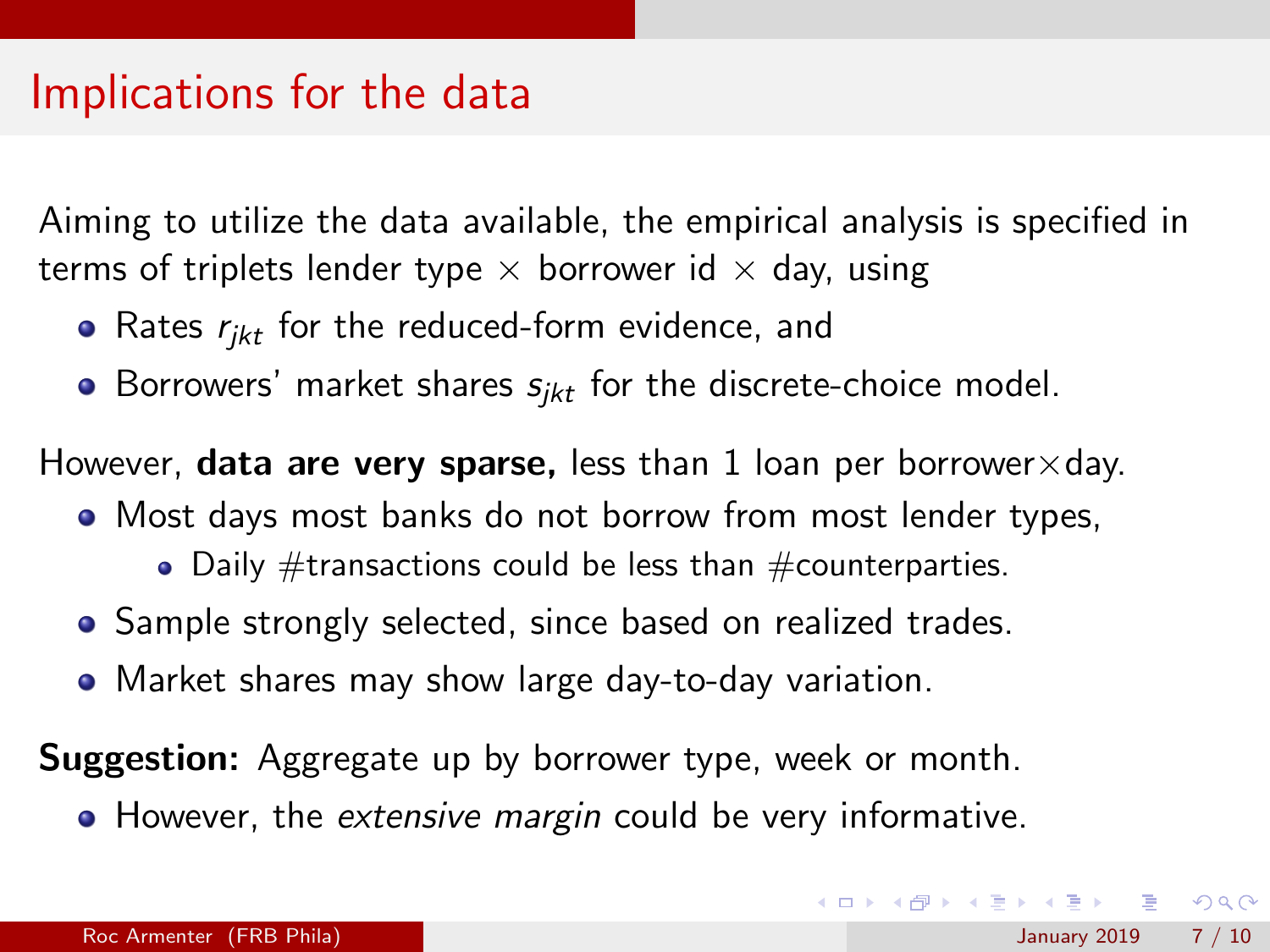Product differentiation delivers powerful results, but is it the right model?

- Markup is pinned down by the lenders' elasticity of substitution,
- Borrower's costs are pass through to rates,
- No extensive margin—"segmentation" is arbitrary.

 $QQ$ 

イロト イ押 トイヨト イヨ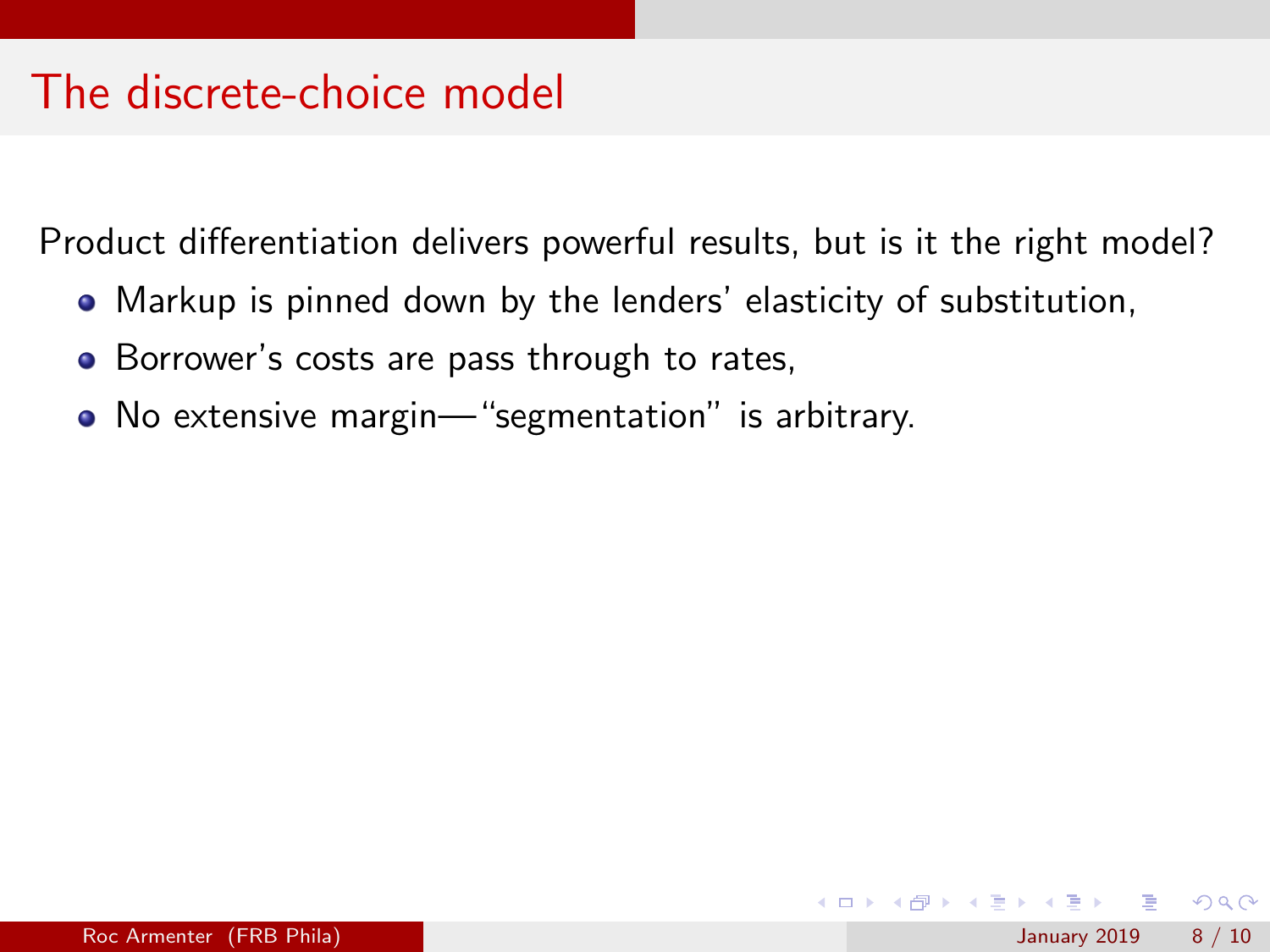Product differentiation delivers powerful results, but is it the right model?

- Markup is pinned down by the lenders' elasticity of substitution,
- Borrower's costs are pass through to rates,
- No extensive margin—"segmentation" is arbitrary.

In contrast, in search models the rates

- May or may not have an allocative role (directed vs. random search),
- Reflect the trade surplus and thus both parties' characteristics,
- **•** Segmentation, participation... can be endogenous.

 $QQQ$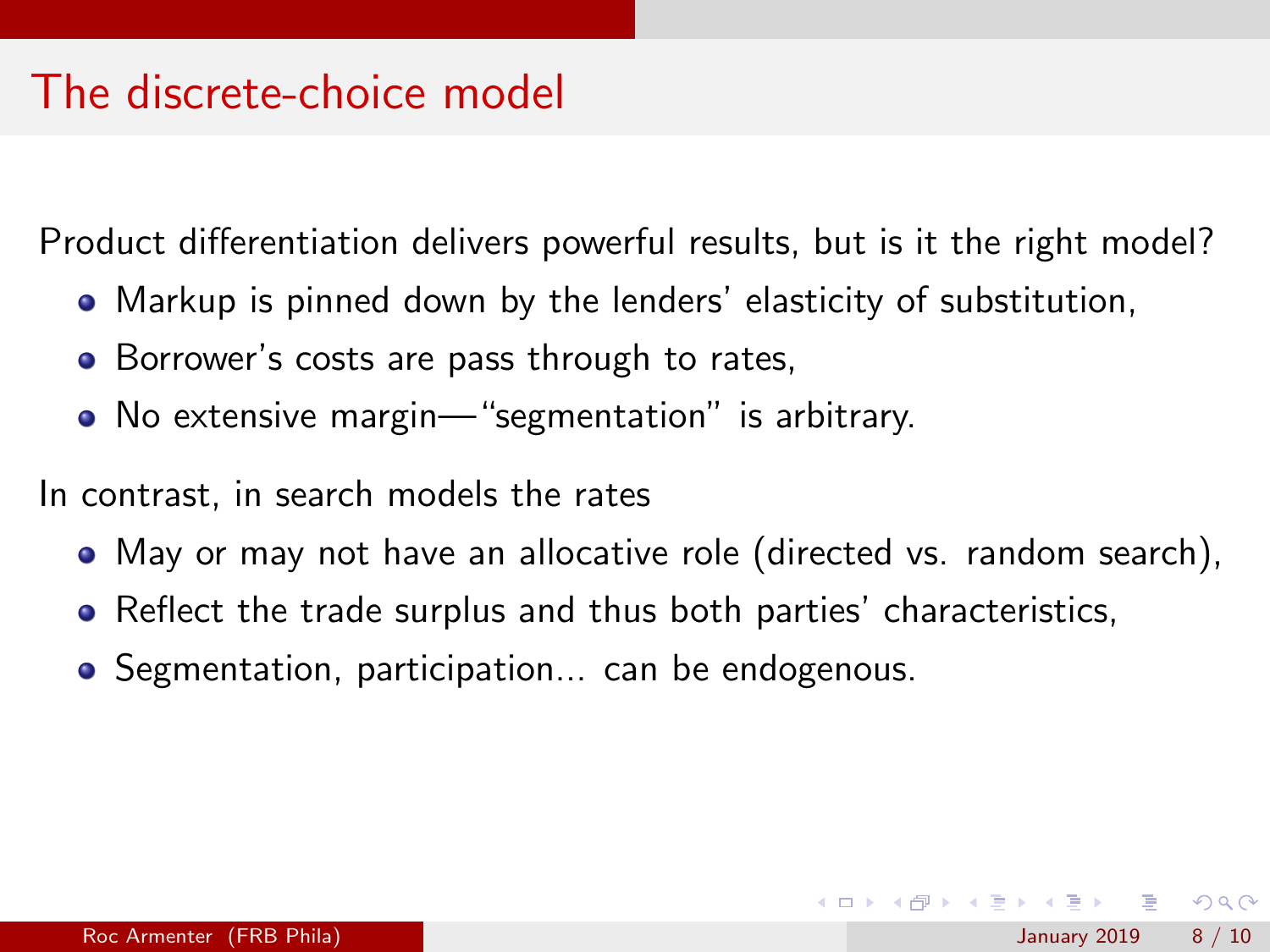Product differentiation delivers powerful results, but is it the right model?

- Markup is pinned down by the lenders' elasticity of substitution,
- Borrower's costs are pass through to rates,
- No extensive margin—"segmentation" is arbitrary.

In contrast, in search models the rates

- May or may not have an allocative role (directed vs. random search),
- Reflect the trade surplus and thus both parties' characteristics,
- **•** Segmentation, participation... can be endogenous.

Suggestion: Provide evidence that the discrete-choice model is the right one, at least for the deeper market segments.

 $=$   $\Omega$ 

 $\left\{ \begin{array}{ccc} 1 & 0 & 0 \\ 0 & 1 & 0 \end{array} \right.$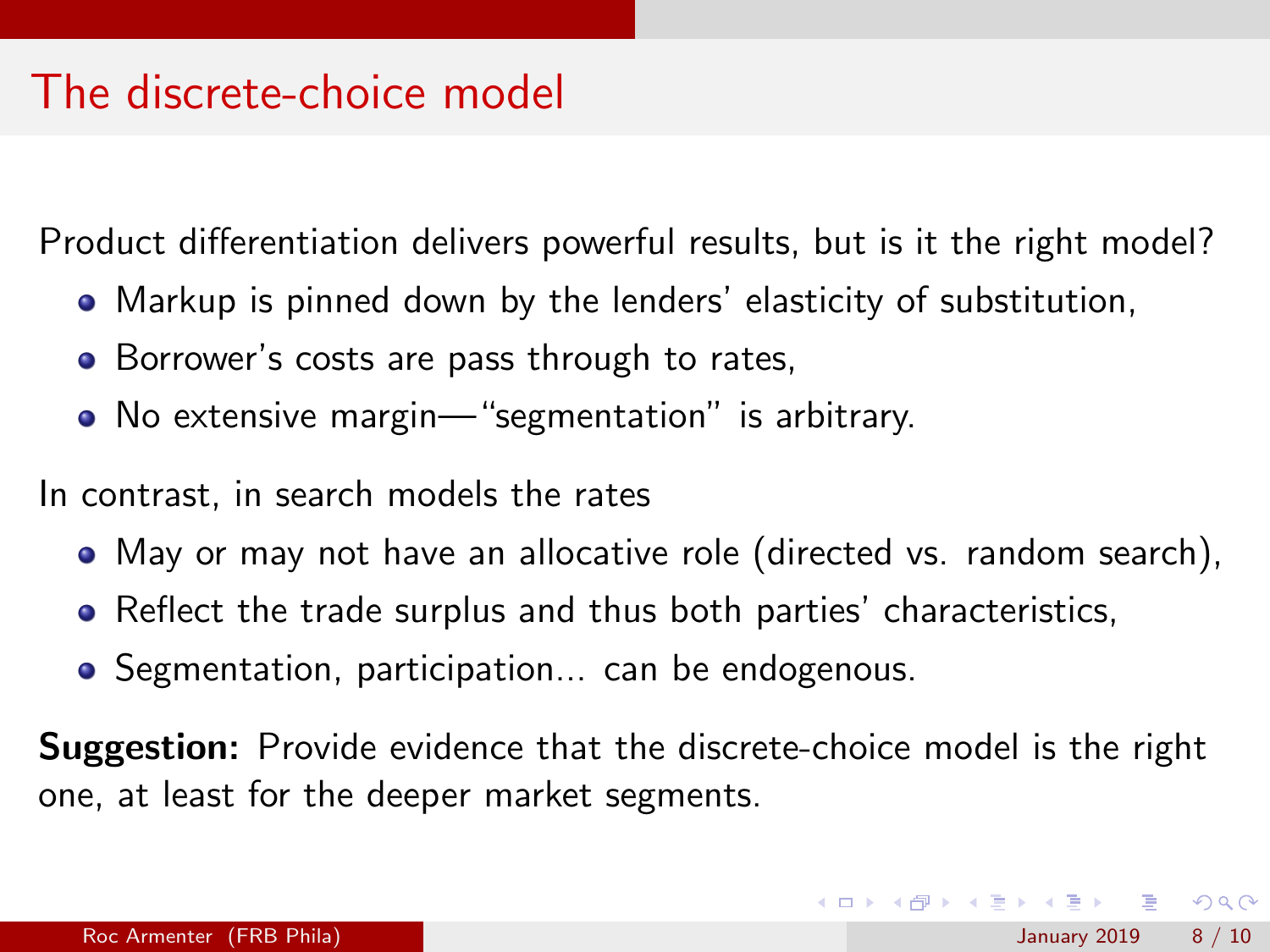The scope of the empirical analysis is impressive, but it is not designed with the key policy questions in mind.

- Interest-rate control (e.g., IOR technical adjustments),
- Aggregate factors on money markets (e.g., high secured rates),
- Future of the fed funds market (e.g., FHLB reform)...

 $\Omega$ 

イロト イ押ト イヨト イヨト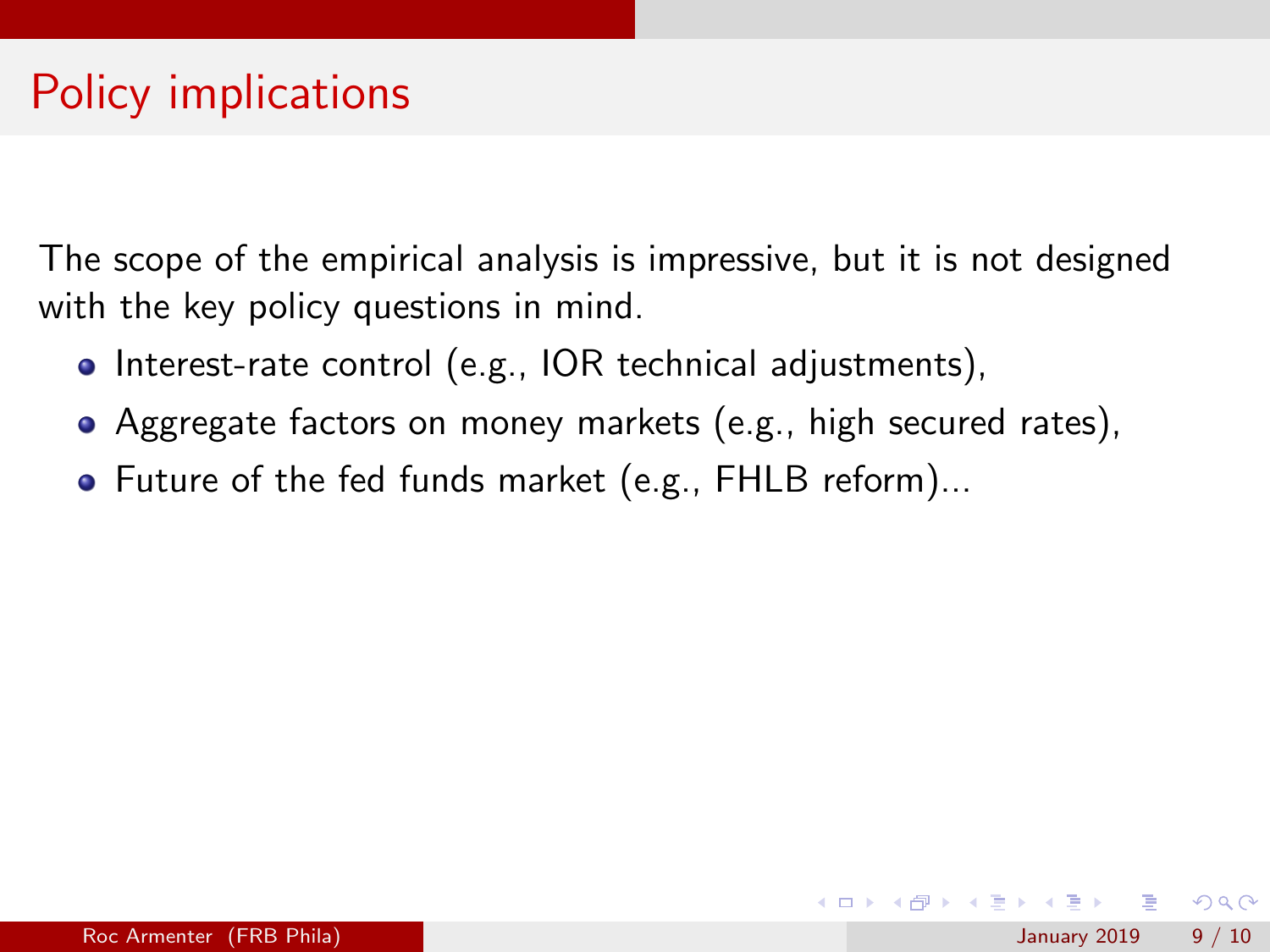The scope of the empirical analysis is impressive, but it is not designed with the key policy questions in mind.

- Interest-rate control (e.g., IOR technical adjustments),
- Aggregate factors on money markets (e.g., high secured rates),
- Future of the fed funds market (e.g., FHLB reform)...

In particular, fixed effects (time, borrower, lender type) do soak variation but could hinder the interpretation of market-factor coefficients.

Day-to-day volatility versus trends (e.g., in funds volume)

 $QQ$ 

イロト イ部 トメ ヨ トメ ヨト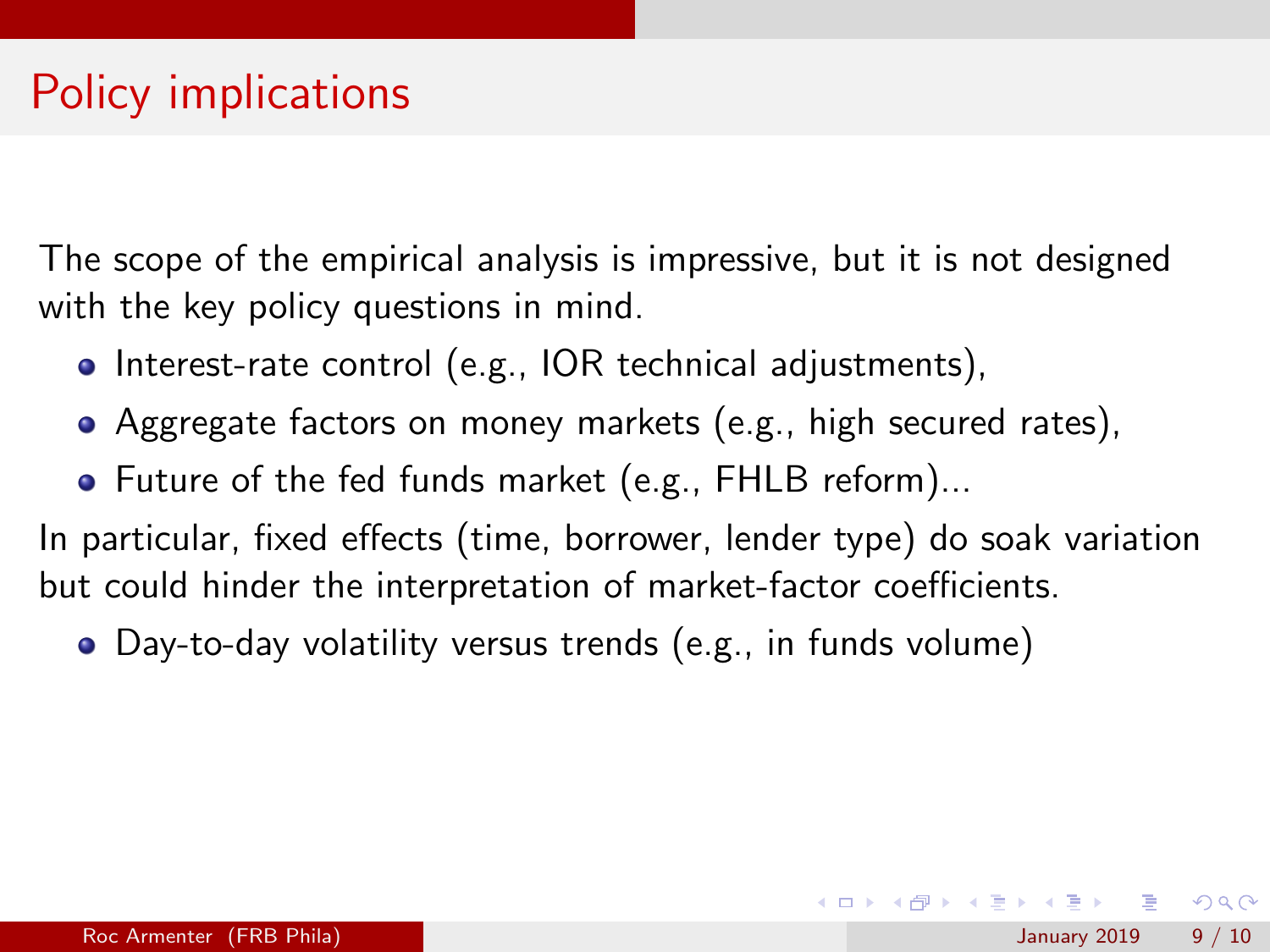The scope of the empirical analysis is impressive, but it is not designed with the key policy questions in mind.

- Interest-rate control (e.g., IOR technical adjustments),
- Aggregate factors on money markets (e.g., high secured rates),
- Future of the fed funds market (e.g., FHLB reform)...

In particular, fixed effects (time, borrower, lender type) do soak variation but could hinder the interpretation of market-factor coefficients.

Day-to-day volatility versus trends (e.g., in funds volume)

**Suggestion:** The money fund reform seems an opportunity to illustrate and support the discrete-choice model and its implications.

**KOD KARD KED KED B YOUR**